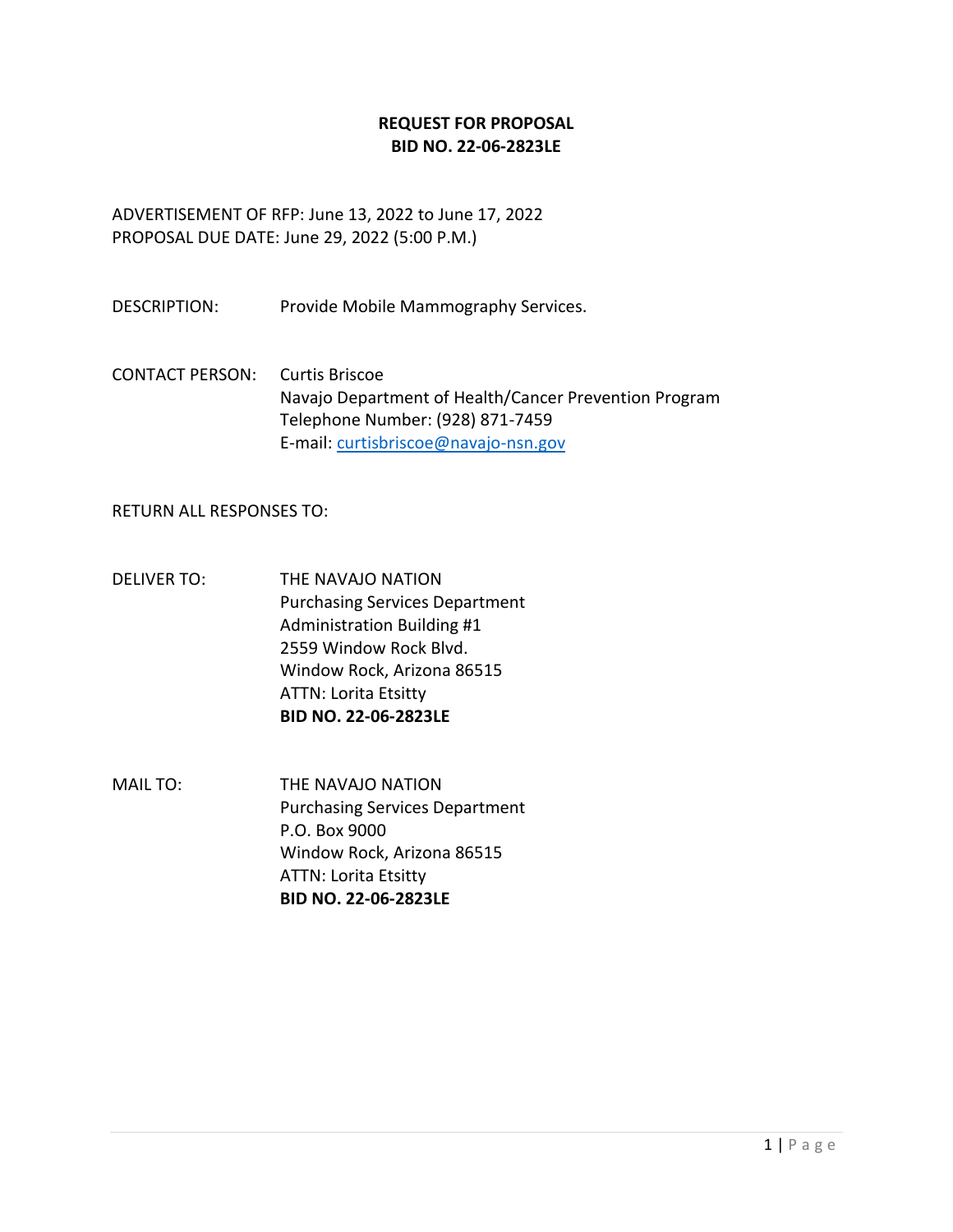# **REQUEST FOR PROPOSAL BID NO. 22-06-2823LE**

### **ORGANIZATION:**

The Navajo Breast & Cervical Cancer Prevention Program (NNBCCPP) was initially funded in 1996 through a cooperative agreement with the Centers for Disease Control and Prevention (CDC) for implementing a program to provide breast and cervical cancer screening services to un/under-insured women and use evidence-based strategies to reduce/remove barriers to cancer screening. This funding is based on the "Breast and Cervical Cancer Mortality Prevention Act of 1990 (Public Law 101-354)".

### **SCOPE OF CONTRACT:**

The Navajo Nation intends to enter into a Professional Service Contract with one (1) qualified Contractor to provide mobile mammography services.

### **RESPONDENT REQUIREMENTS:**

All respondents must have the capabilities listed herein, including sufficient detailed information with regard to experience and expertise in meeting the following requirements:

- 1. A legitimate and credible vendor with experience and history to provide the described services with subject-area knowledge.
- 2. Vendor must be licensed in and serve Arizona and New Mexico.
- 3. Vendor must be able to operate independently or joint-ventured in providing described services for the program.
- 4. The Navajo Business Opportunity Act 5 NNC § 201, 205 will apply.
- 5. Federal requirements, if applicable.
- 6. Vendor must maintain adequate insurance coverage as recommended and verified by the Navajo Nation Risk Management Program ("RMP") for the entire term of the Contract.

### **SCOPE OF WORK:**

The Contractor shall accept, on referral from the Program or its clinical partners, women who have been determined to be eligible for mammography services.

Definition of Program Eligible Population:

Women 40 years of age to 64 for breast cancer screening and/or diagnostic services who are un/under-insured that live in communities on or near the Navajo reservation.

Women not program eligible may receive mammography services through the Contractor during visits sponsored by the Navajo Nation. These include those with Insurance, under the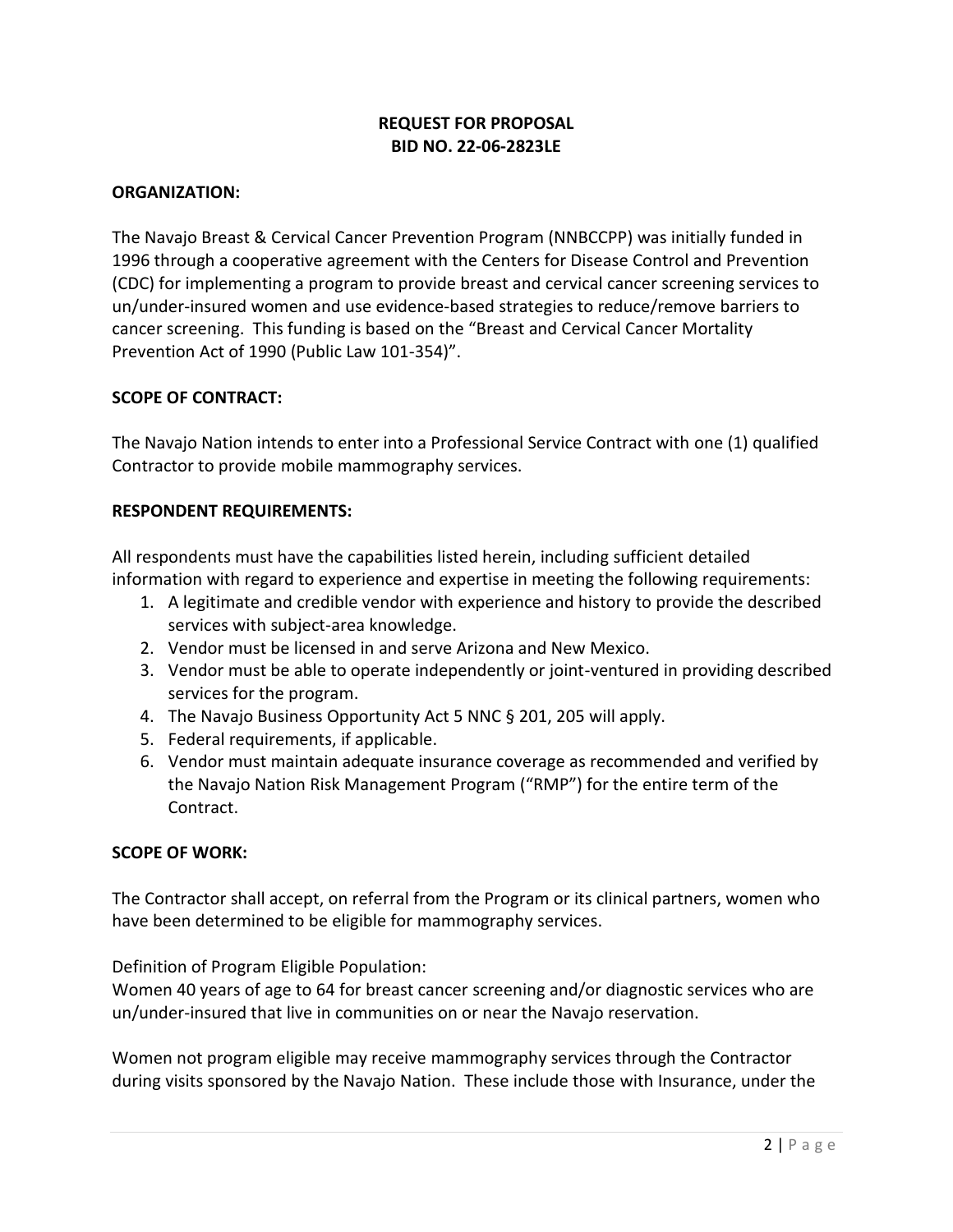age of 40, over the age of 64 with Medicare Part B or Medicaid, or covered through Purchased/Referred Care (formerly Contract Health).

Women referred by the Program will complete a Navajo Breast & Cervical Cancer Prevention Program Eligibility Form, identifying them as program participants. A referral form from a Program Provider will have the Referring Clinic, Provider Name/Information, Patient Identifiers and History sections completed. Consent for Release of Information section is to be signed at the screening Facility prior to procedure. Women without a referral form or with an incomplete referral form will be denied program funded screening services.

The Program will follow Navajo Nation's protocols and procedures. The Contractor shall provide their Protocols upon request of the Program. The Navajo Nation shall not reimburse any procedure performed outside the allowable cost of services set forth by the funding source and the Navajo Nation.

Reporting: The Contractor shall prepare periodic reports when needed that will address progress under this Contract, including customers surveys. The report will include:

Client demographics: Name, date of birth, address (street address, town, zip code) and symptoms.

Screening procedures: Program-funded procedures, date and type of procedures performed, results in American College of Radiology lexicon (BI-RADS), per client and visit.

Access to Radiology reports will be provide to the Navajo Breast & Cervical Cancer Prevention Program staff and partner health care facility personnel. It will be the responsibility of each individual requesting access to the reports to follow available policies and procedures. All abnormal results will immediately be reported to the Navajo Breast & Cervical Cancer Prevention Program staff and facility personnel.

# Quality Assurance:

The Contractor:

- Will conduct evaluation of program operations and activities as required to maintain accreditation by the American College of Radiology (ACR) and certification in accordance with the Mammography Quality Standards Act (MQSA).
- Will have qualified Medical Personnel on staff to ensure competent and proficient services and related patient education, navigating with current professional credentials.
- Will not repeat any screening procedure already performed through the program within the same screening cycle. A screening cycle is defined as a screening mammography with a result of "normal" within the previous 11 months and 15 days. The next screening mammography initiates a new screening cycle.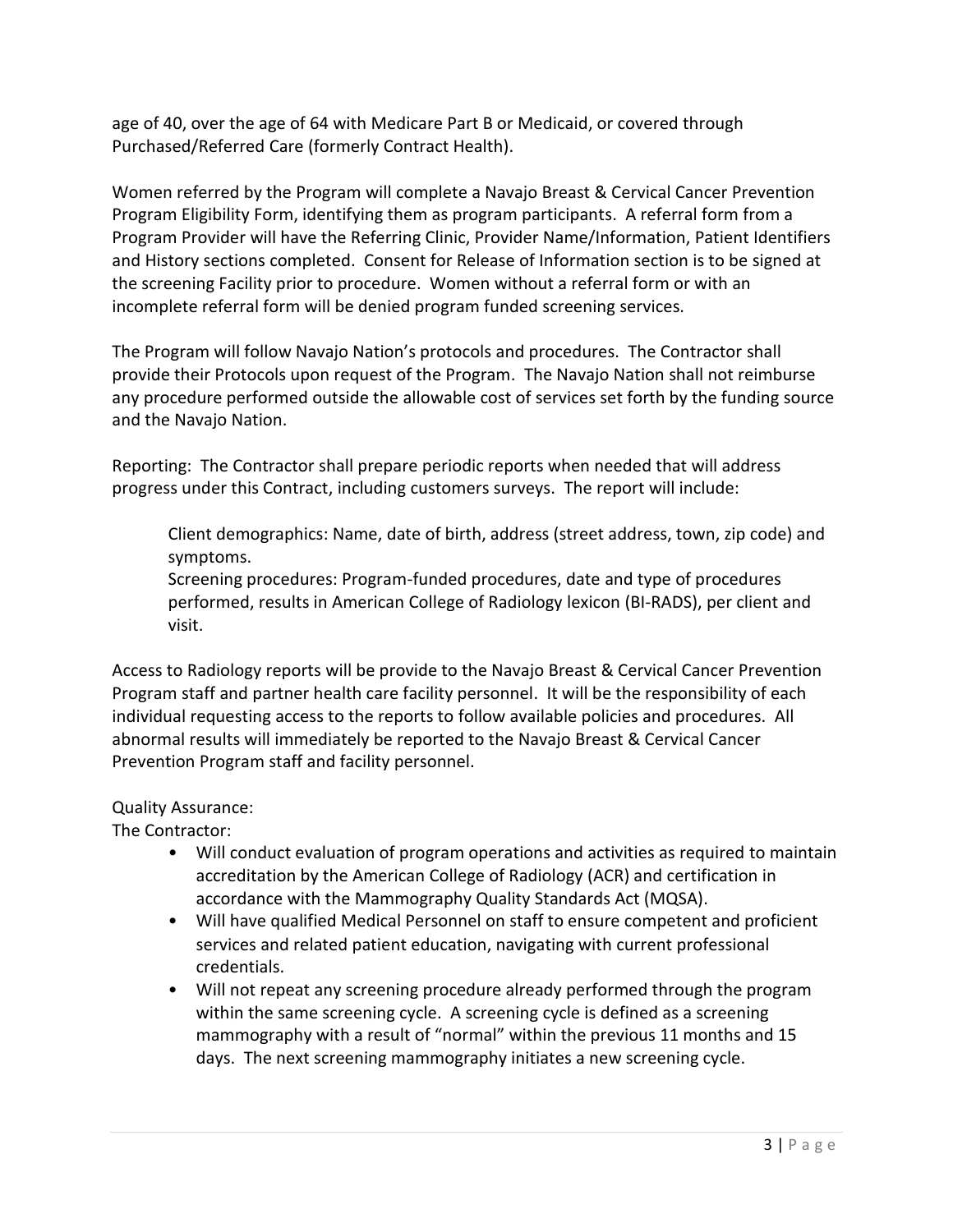Cooperation: The Contractor and the Navajo Nation are expected to demonstrate cooperation in working together to facilitate timely patient care.

Scheduling: The Contractor will be on site from 8:00 A.M. to 5:00 P.M. each day at the agreed upon site. Adjustments to the time will be made in conjunction with the Program and the Facility.

Site Logistics: The Contractor and the Navajo Nation will agree on a schedule with a suitable site to place the mobile unit. If conditions change and a site presents unsafe environmental conditions that affect the mobile unit and the staff, then another site acceptable to the Contractor is to be identified. Weather conditions, road conditions, and/or any other conditions that would affect the Contractor's ability to produce quality screening results would cause the change of sites on the scheduled day or require a change of schedule date.

Site Cancellation by the Contractor: If the Contractor cancels a scheduled site date, the Contractor will reschedule the site date on the first available date before or after the original date. The Contractor will cooperate with Navajo Nation to arrange a suitable replacement date mutually agreed upon by both parties.

Site Coordination: The Navajo Breast & Cervical Cancer Prevention Program staff will be onsite to assist clients with in-take forms, language interpretation, and provide input to the Contractor's mobile staff on cultural and tribal issues to insure a positive screening experience for women. The Contractor may display cultural materials on board the mobile unit. The Navajo Nation will provide materials for display. The Contractor staff will make their own meal and lodging arrangements.

Confidentiality: The Contractor shall protect the confidentiality of all client information and records and shall not release any client information to any third party without the express written authorization of the clients. The Facility shall maintain documentation in its files that the client received services after being informed of the benefits and the risks of every service provided under this Agreement. If any issues regarding confidentiality occur, the Navajo Nation will need to be notified.

|          |                                   | Proposed Overall        | <b>Proposed Annual</b>  |
|----------|-----------------------------------|-------------------------|-------------------------|
| CPT Code | Service Description               | <b>Total Procedures</b> | <b>Total Procedures</b> |
| 77067    | <b>Screening Mammogram</b>        | 5,000                   | 1,000                   |
| 77066    | Diagnostic Mammogram (Bilateral)  | 250                     | 50                      |
| 77065    | Diagnostic Mammogram (Unilateral) | 250                     | 50                      |
| 76641    | Ultrasound (Complete)             | 250                     | 50                      |
| 76642    | Ultrasound (Limited)              | 250                     | 50                      |
| 77063    | Tomosynthesis                     | 250                     | 50                      |
| G0279    | Tomosynthesis                     | 250                     | 50                      |

Cost will be at the current Medicare reimbursement rate for the State of Arizona. Proposed service period for this Contract from June 30, 2022 – June 29, 2027.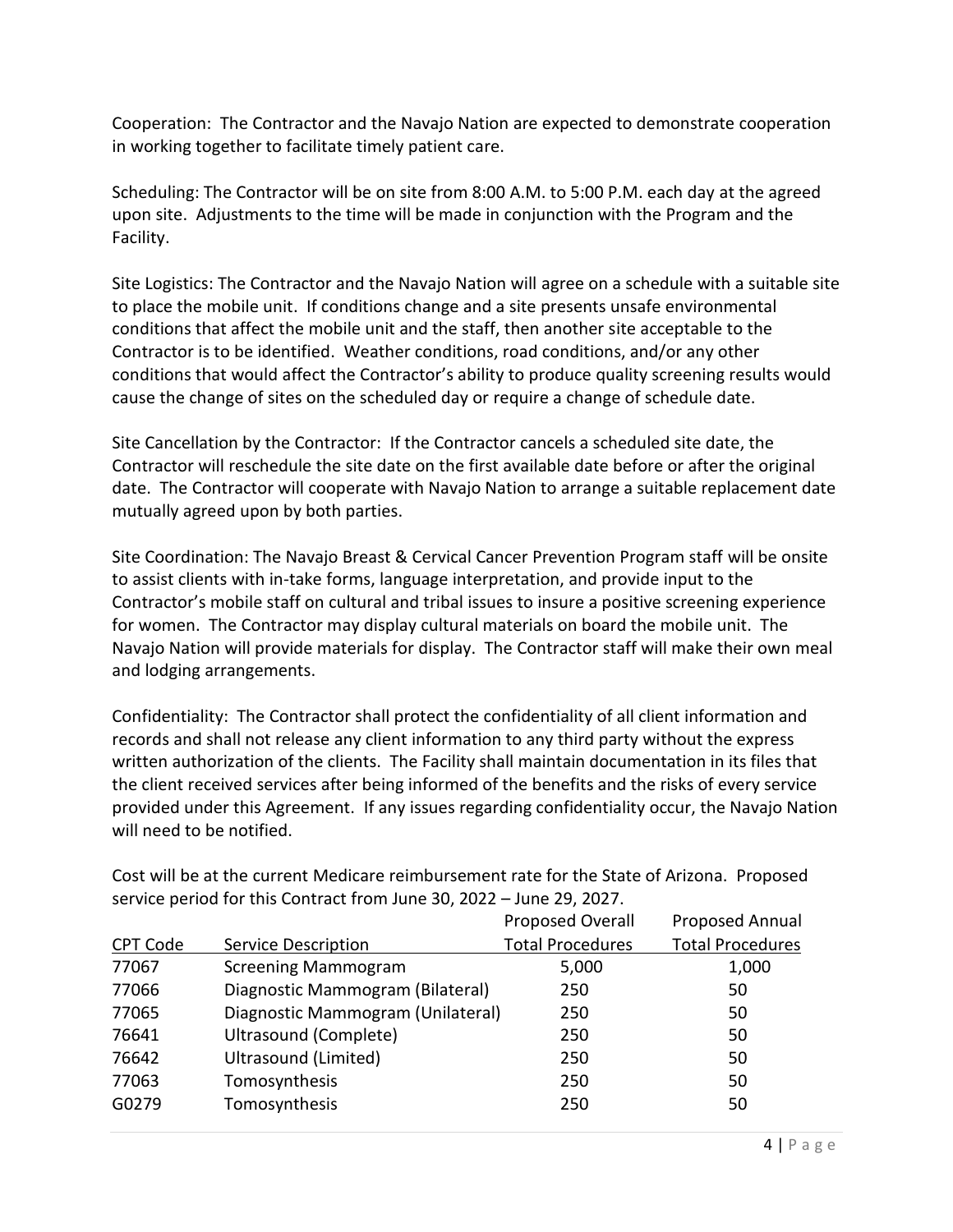Anticipated Number of Dates/Visits Overall: 400 days; Annual: 80 days.

### **REQUIREMENTS:**

The respondent will furnish all requested information as specified in the RFP.

### **PROPOSAL CONTENT AND REQUIRED INFORMATION:**

Please utilize the outline described below with four (4) copies.

1. Organizational letter expressing your interest and a brief description of your proposed services. Do not reveal or refer to the cost in this letter.

2. Organization qualifications and subject-area experience. Include references.

- 3. Scope of Work detailing description of services, licensures and certification of personnel.
- 4. Schedule and proposed time frame of services.
- 5. Copies of current certifications, certificate of insurance, and other relevant documents.
- 6. Provide a signed W9 IRS tax form (2018)

7. Provide a signed *Navajo Nation Debarment and Suspension Form* available at [www.nnooc.org/PurchasingSection.html.](http://www.nnooc.org/PurchasingSection.html)

6. Costs to be submitted in a *separate sealed envelope*. (Detailed breakdown of all associated and applicable costs).

7. Compliance: Any proposal that does not adhere to this format and does not address each specification, requirement, or scope of work as outlined, may be deemed non-responsive and rejected on that basis.

Date, time and location of bid opening

Date: June 30, 2022. Time: TBA Location: 2296 Administration Building #2 First Floor, DOH Conference Room East Window Rock, Arizona 86515

The Bid Opening shall comply with the procedures set forth by the Navajo Nation.

### **EVALUATION FACTORS:**

Evaluation of the bids will be based on: Section Description Point Value Components of RFP - 35 Scope of Work - 25 Cover Letter - 5 Certification – 15 Insurance  $-5$ Timeline Capacity – 15